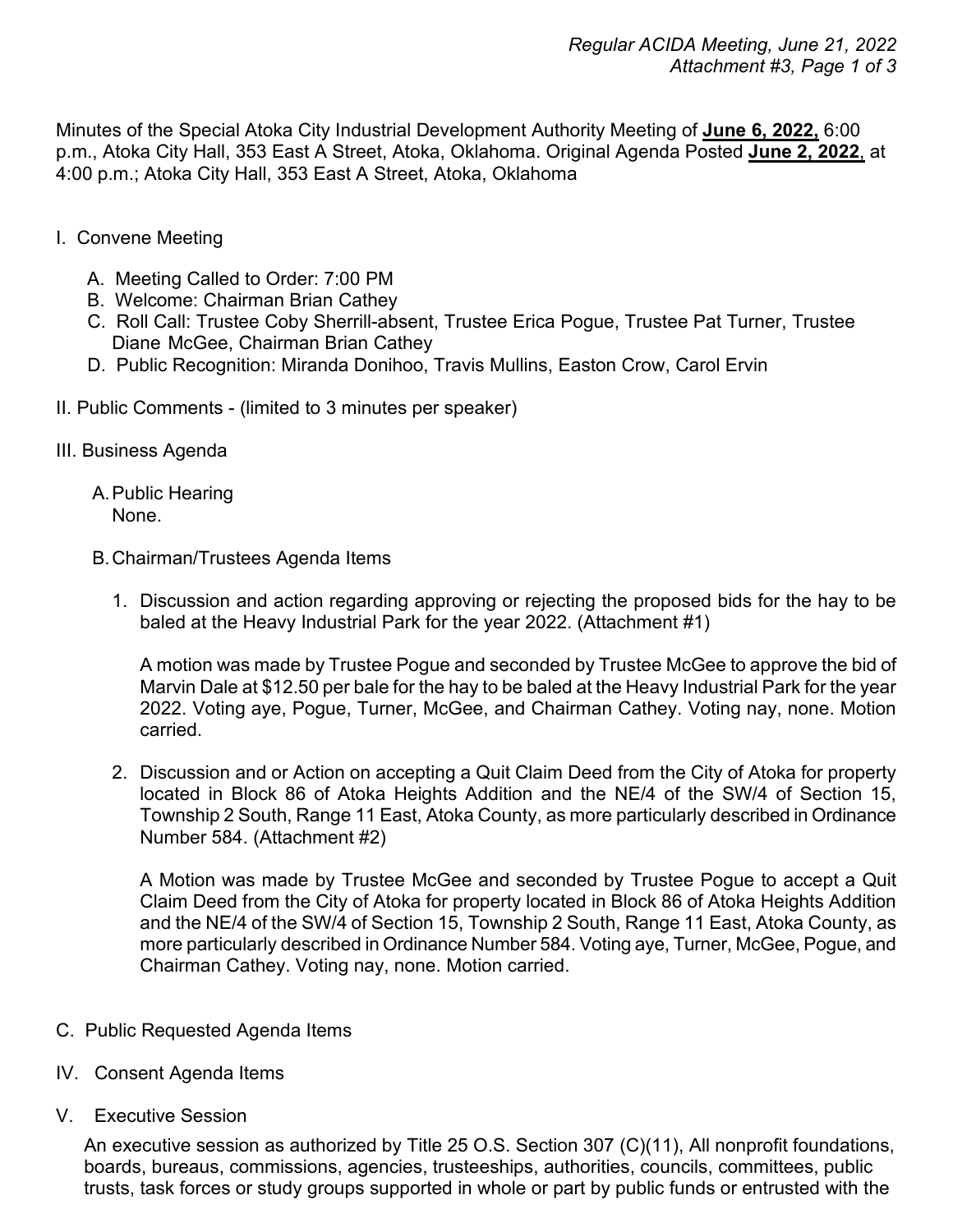expenditure of public funds for purposes of conferring on matters pertaining to economic development, including the transfer of property, financing, or the creation of a proposal to entice a business to locate within their jurisdiction if public disclosure of the matter discussed would interfere with the development of products or services or if public disclosure would violate the confidentiality of the business, specifically an update to the Atoka City Industrial Development Authority Board on economic development projects and for possible real estate transactions that cannot be publicly disclosed due to the confidential nature of the business relocation.

A motion was made by Trustee McGee and seconded by Trustee Pogue to recess this meeting at 7:02 PM and enter into executive session. Voting aye, McGee, Pogue, Turner, and Chairman Cathey. Voting nay, none. Motion carried.

# **Recessed- 7:02 PM**

A motion as made by Trustee McGee and seconded by Trustee Pogue to reconvene from executive session and enter into regular session at 7:22 PM. Voting aye, Pogue, Turner, McGee, and Chairman Cathey. Voting nay, none. Motion carried.

## **Reconvened- 7:22 PM**

VI. Return from Executive Session

1. Acknowledge the minutes of the executive session

See Exhibit A for the minutes of the executive session.

2. Discussion and possible action to approve, or deny, the ACIDA to negotiate the sale of property described as Lots 7,8,9, and 10 in Block 206 of Folsom Heights Addition, Atoka, Atoka County, Oklahoma.

A motion was made by Mayor Cathey and seconded by Trustee McGee to authorize the ACIDA director to negotiate the sale of property described as Lots 7,8,9, and 10 in Block 206 of Folsom Heights Addition, Atoka, Atoka County, Oklahoma at the cost that was incurred by the purchase of the property consistent with ACIDA trust indentures. Voting aye, Pogue, Turner, McGee, and Chairman Cathey. Voting nay, none. Motion carried.

### VI. New Business

None.

VII. Trustee Comments

None.

# VIII. Adjournment

A motion was made by Trustee McGee and seconded by Trustee Pogue to adjourn this meeting at 7:23 PM. Voting aye, Turner, McGee, Pogue, and Chairman Cathey. Voting nay, none. Motion carried.

# **Adjourned: 7:23 PM**